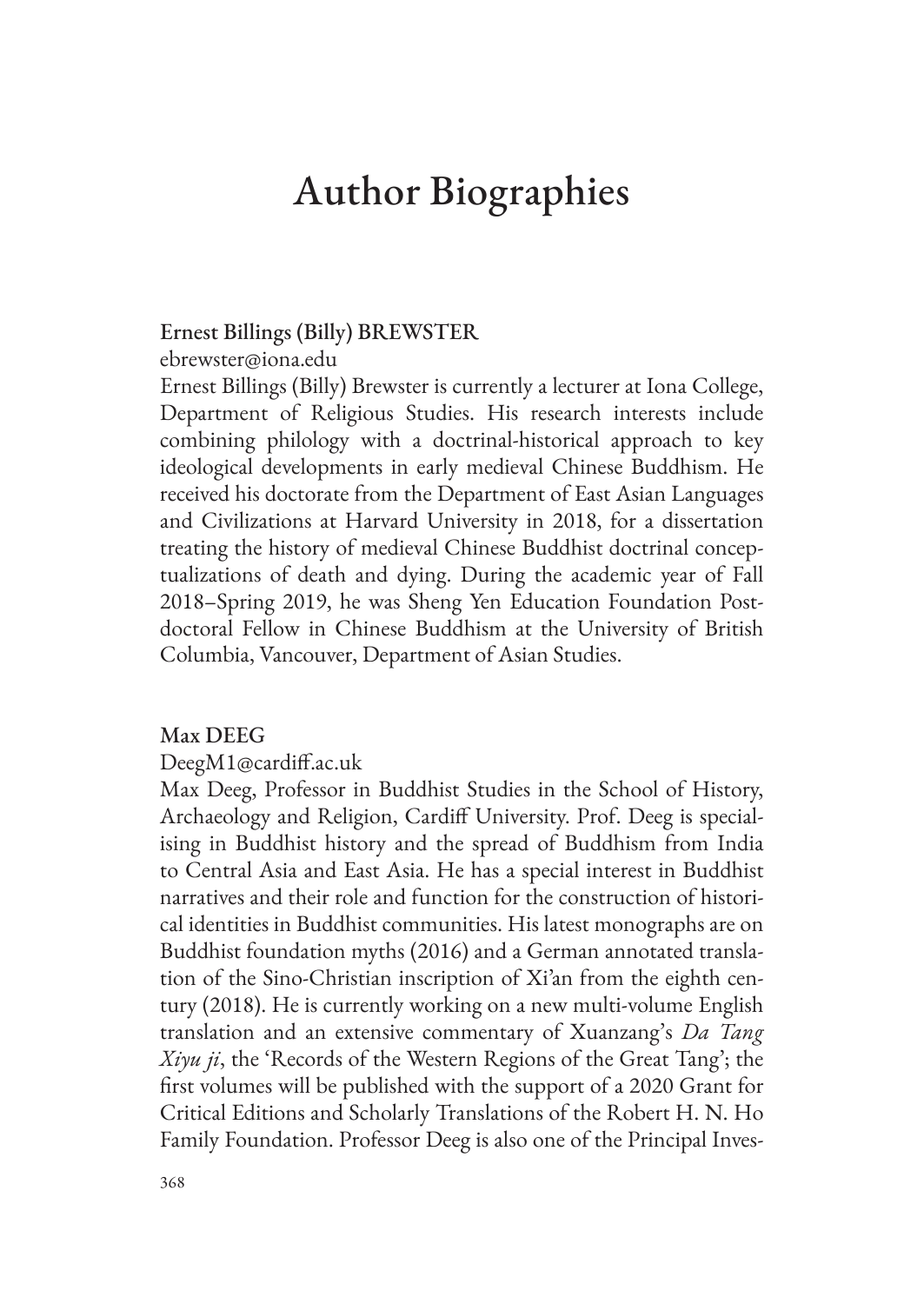tigators on the research project 'The Xuanzang Trail', funded by the Bihar Heritage Development Society in Patna, Bihar.

#### Mark DENNIS

#### m.dennis@tcu.edu

Mark Dennis is Professor of East Asian Religions at Texas Christian University in Fort Worth, Texas where he teaches courses in Buddhism, mindfulness, Daoism and Confucianism, religion and violence, and world religious traditions. He also directs the university's Contemplative Studies program. Mark earned his Ph.D. in Buddhist Studies at the University of Wisconsin in 2006, focusing on early Japanese Buddhism, and has a Ph.D. minor in Japanese literature. He lived in Japan and India for eight years where he studied Buddhism and Hinduism, and has traveled widely in Asia. His first book was a 2011 English translation of the *Shōmangyō-gisho*, a Buddhist text written in classical Chinese attributed to Japan's Prince Shōtoku. Mark is co-editor, with Darren J. N. Middleton, of *Approaching Silence: New Perspectives on Shusaku Endo's Classic Novel* (Bloomsbury Academic, 2015) and *Navigating Deep River: New Perspectives on Shūsaku Endō's Final Novel* (SUNY Press, 2020).

# George A. KEYWORTH

#### george.keyworth@usask.ca

George A. Keyworth is Associate Professor in the Department of History at the University of Saskatchewan, in Canada. He received his Ph.D. in Chinese Buddhist Studies from the University of California, Los Angeles (UCLA). Dr. Keyworth has received grants from the Social Sciences and Humanities Research Council (SSHRC) of Canada to support research about and the publication of peer-reviewed articles on Northern Song dynasty (960–1127) Chinese Chan Buddhism and the figure of Juefan Huihong 覺範 惠洪 (1071–1128); Japanese pilgrims to Song China (e.g., Jōjin 成 尋 [1011–1081]); apocryphal Chinese Buddhist scriptures and the particular case of the *Shoulengyan jing* 首楞厳經 (\**Śūraṃgama-*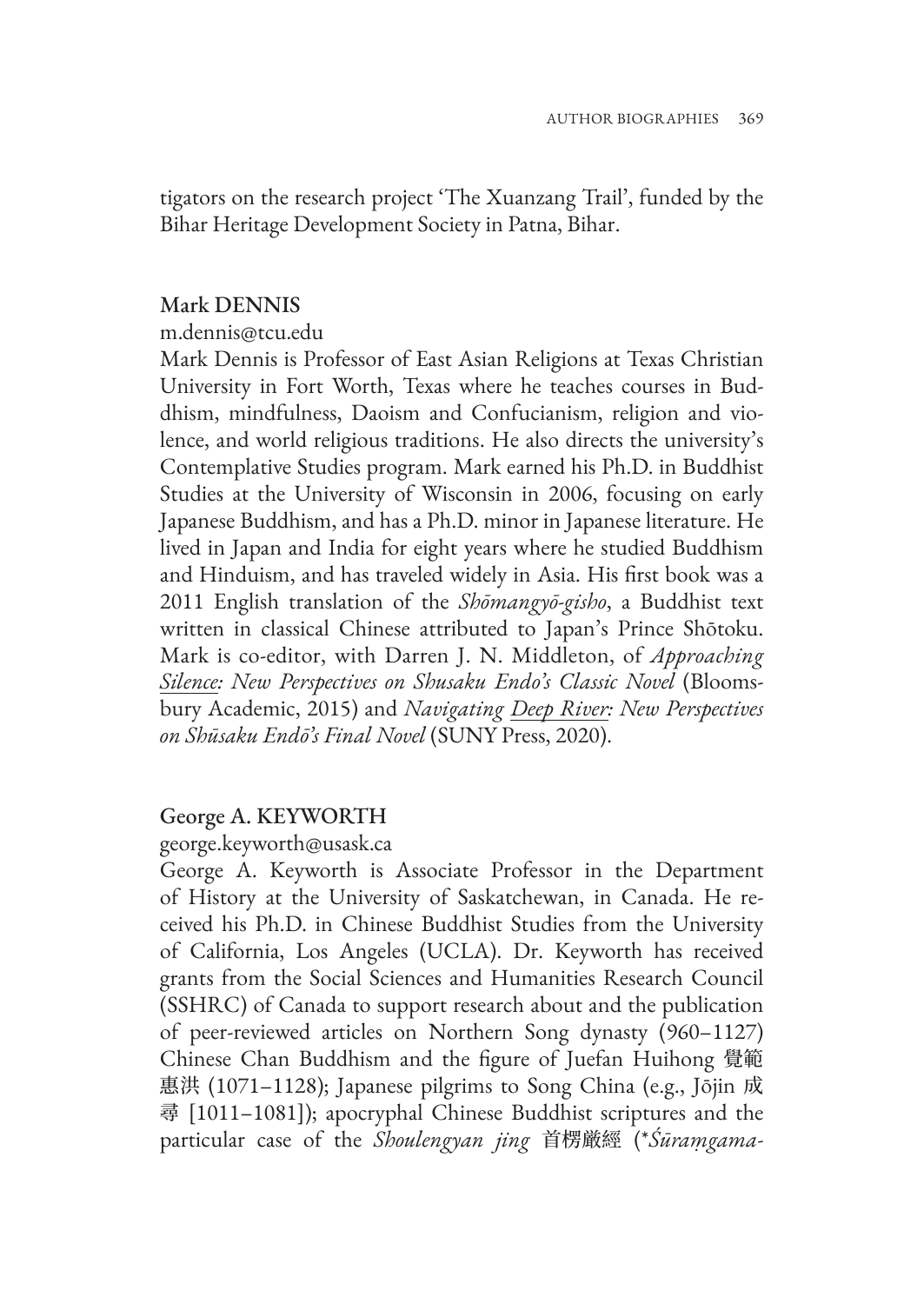*sūtra*) using sources from Dunhuang and Japan; esoteric Buddhism in Tang (618–907) and Song China; Zen Buddhism in Edo Japan and the figure of Kakumon Kantetsu 覚門貫徹 (d. 1730); and old Japanese manuscript Buddhist canons, especially from Nanatsudera 七寺, Amanosan Kongōji 天野山金剛寺, and the Matsuo shrine 松 尾社 canon kept at Myōrenji 妙蓮寺. Dr. Keyworth is currently working on two books, tentatively titled: *Zen and the Literary Arts*, and *Copying for the Kami: A Study and Catalog of the Matsuo Shrine Buddhist Canon*.

#### Richard D. MCBRIDE II

richard\_mcbride@byu.edu

Richard D. McBride II is Associate Professor of Asian & Near Eastern Languages at Brigham Young University. He earned a Ph.D. in East Asian Languages and Cultures at UCLA (2001), specializing in Korean and Chinese Buddhism and early Korean history. He was a Fulbright Senior Researcher in Korea in 2007–2008, and since 2016 he has been associate editor of the *International Journal of Buddhist Thought & Culture*, published by the Academy of Buddhist Studies, Dongguk University. His research interests include Buddhist cults in medieval China and Korea (roughly the fifth to the twelfth centuries), particularly the use of *dhāraṇī* (Buddhist spells and codes); doctrinal Buddhism in medieval China and Korea; Chinese and Korean wonder tales and Buddhist hagiography; Buddhist cultural exchange between Song China and Koryŏ Korea; and kingship and institutional history in early Korean state of Silla (ca. 300–935). He is the author of *Domesticating the Dharma: Buddhist Cults and the Hwaŏm Synthesis in Silla Korea* (2008), *Doctrine and Practice in Medieval Korean Buddhism: The Collected Works of Ŭich'ŏn, Korean Classics Library: Philosophy and Religion* (2017), and *Aspiring to Enlightenment: Pure Land Buddhism in Silla Korea* (2020). He is the editor of *State and Society in Middle and Late Silla* (2010), the editor and primary translator of *Hwaŏm I: The Mainstream Tradition* (2012), and the editor and translator of *Hwaŏm II: Selected Works* (2012) and *The Culture and Thought of Koguryŏ* (2018).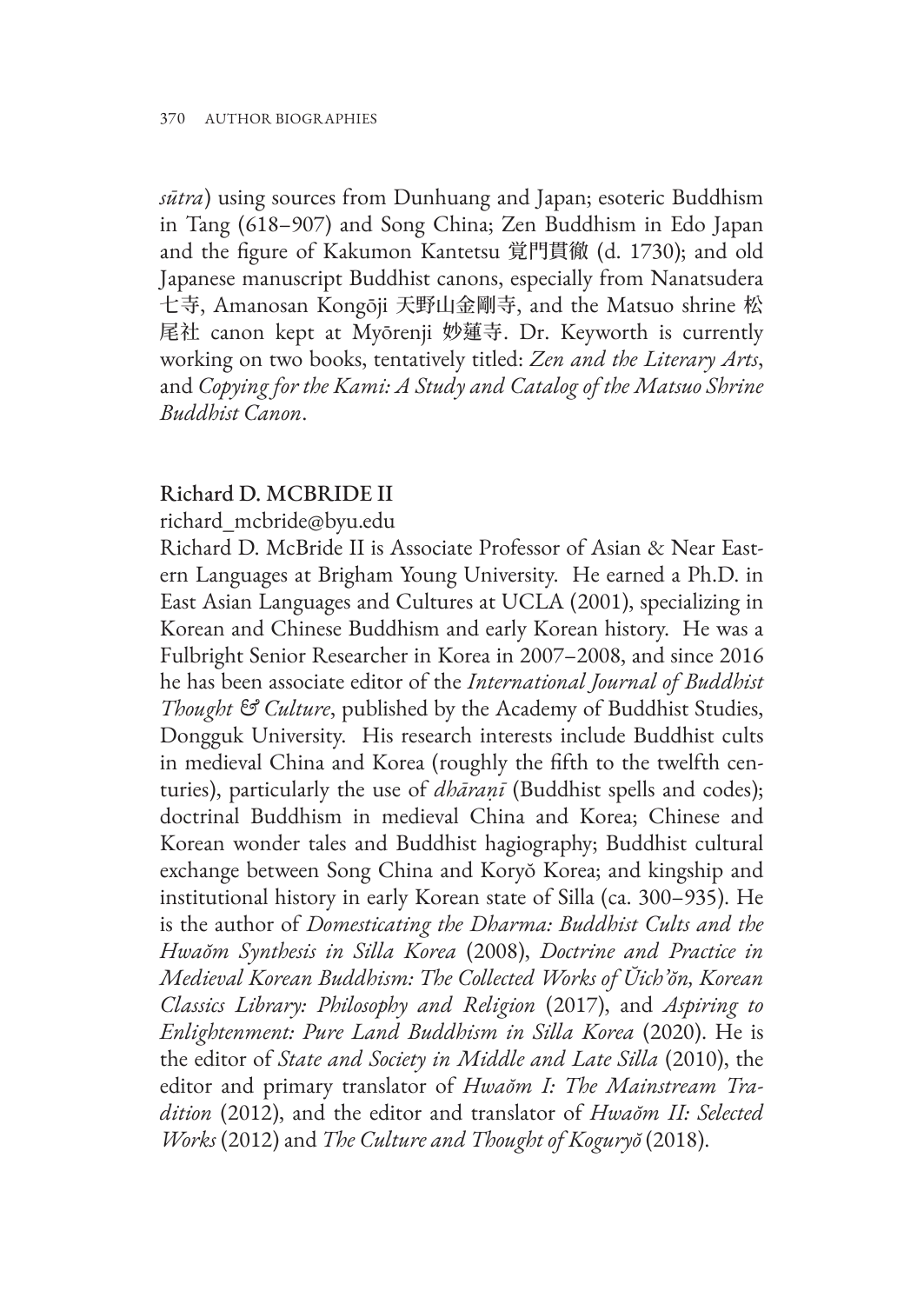# Asuka SANGO

asango@carleton.edu

Asuka Sango (Princeton University, Ph.D.) is an associate professor and chair of the Religion Department at Carleton College, and cochair of the Japanese Religions Unit of the American Academy of Religion. Sango's chief research field is Japanese Buddhism of the medieval period. She is the author of *The Halo of Golden Light: Imperial Authority and Buddhist Ritual in Heian Japan* (University of Hawaiʻi Press, 2015), and her current research areas include Buddhist debate in medieval Japan, and dreams and gossip in Heian court society (794–1185).

# Henrik H. SØRENSEN

henrik.soerensen@rub.de

Henrik H. Sørensen holds a Ph.D. from the University of Copenhagen (1988), and is a specialist in East Asian Buddhism and material culture, as well as in the Esoteric Buddhist traditions of China and Korea, especially its pre-Tantric formations. He was a co-founder of the academic journal *Studies in Central and East Asian Buddhism*, and is currently project-coordinator of the ERC project BuddhistRoad with focus on the Buddhist cultures on the Silk Road and their interrelationship based at the CERES Institute, Ruhr-Universität Bochum, Germany (2017–2022).

# Brian STEININGER

bsteinin@princeton.edu

Brian Steininger (Department of East Asian Studies, Princeton University) was educated at Macalester College, the University of Tokyo, and Yale University. His book *Chinese Literary Forms in Heian Japan: Poetics and Practice* (Harvard University Asia Center, 2017) examined composition and literary exchange within tenth-century officialdom. He is currently researching the impact of commerce with Yuan China on scholarship and media technologies in medieval Japan.